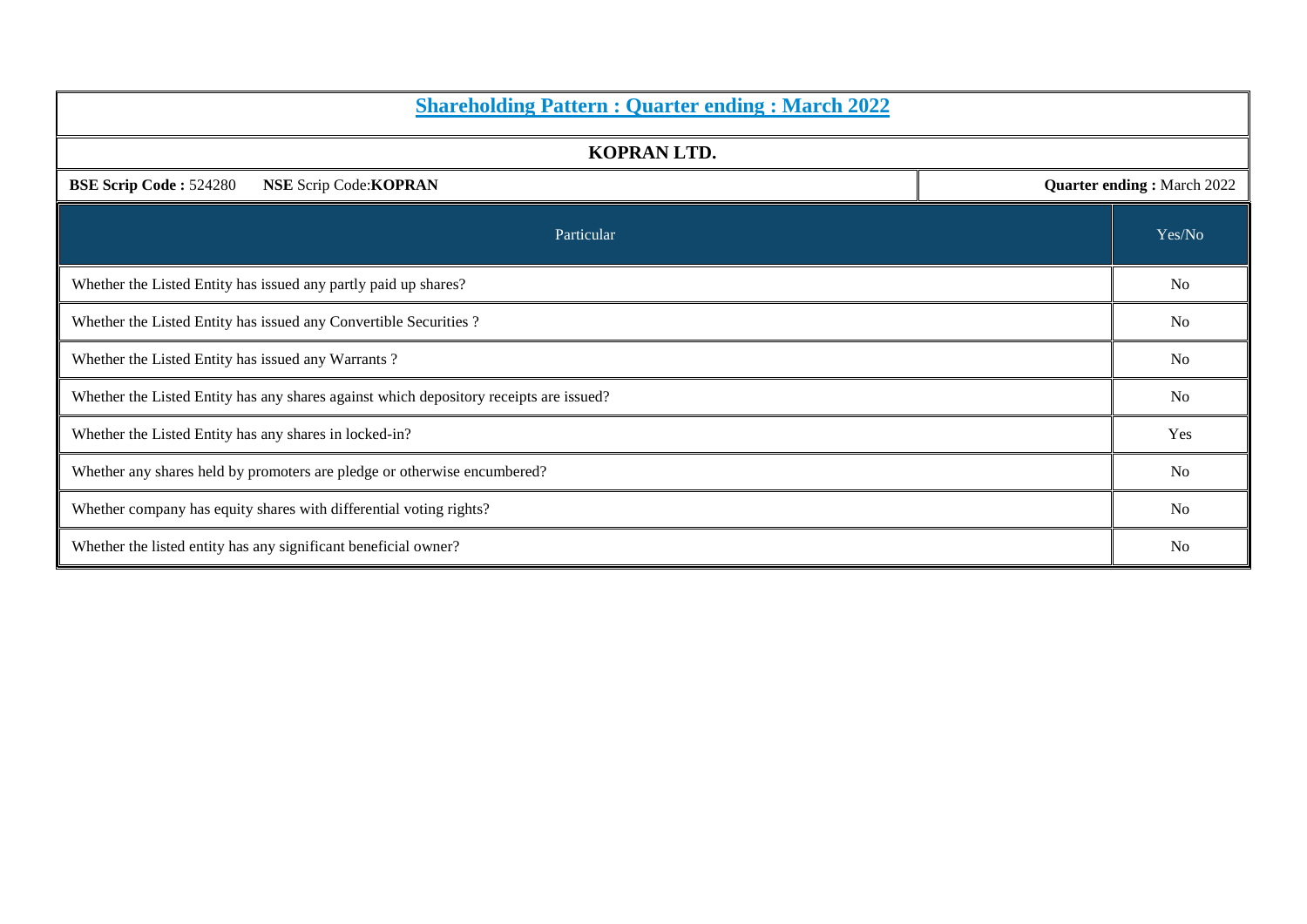| <b>Summary statement holding of specified securities</b> |                        |                               |                          |             |                                                                           |                                        |                                                              |                          |             |                                                  |                                          |
|----------------------------------------------------------|------------------------|-------------------------------|--------------------------|-------------|---------------------------------------------------------------------------|----------------------------------------|--------------------------------------------------------------|--------------------------|-------------|--------------------------------------------------|------------------------------------------|
|                                                          |                        | No. of fully                  |                          |             | Shareholding as a<br>% of total no. of                                    |                                        | No. of                                                       | Total as a<br>$%$ of     |             | No. of Locked in shares                          | No. of equity                            |
| Category of<br>shareholder                               | No. of<br>shareholders | paid up equity<br>shares held | Total no.<br>shares held |             | shares (calculated<br>as per SCRR,<br>$1957$ )As a % of<br>$(A+B+C2)$     |                                        | Voting<br><b>Rights</b>                                      | Total<br>Voting<br>right | No.(a)      | As a $%$<br>of total<br><b>Shares</b><br>held(b) | shares held in<br>dematerialized<br>form |
| $(A)$ Promoter &<br>Promoter Group                       |                        | 20<br>2,13,34,203             |                          | 2,13,34,203 | 44.25                                                                     |                                        | 2,13,34,203                                                  | 44.25                    | 84, 17, 183 | 39.45                                            | 2,13,34,203                              |
| $(B)$ Public                                             | 39,886                 | 2,68,76,402                   | 2,68,76,402              |             | 55.75                                                                     |                                        | 2,68,76,402                                                  | 55.75                    | 34,64,144   | 12.89                                            | 2,65,88,098                              |
| (C1) Shares underlying<br><b>DRs</b>                     |                        |                               |                          |             |                                                                           | 0.00                                   |                                                              | 0.00                     |             | 0.00                                             |                                          |
| (C2) Shares held by<br><b>Employee Trust</b>             |                        |                               |                          |             |                                                                           | 0.00                                   |                                                              | 0.00                     |             | 0.00                                             |                                          |
| (C) Non Promoter-Non<br>Public                           |                        |                               |                          |             |                                                                           | 0.00                                   |                                                              | 0.00                     |             | 0.00                                             |                                          |
| <b>Grand Total</b>                                       | 39,906                 | 4,82,10,605                   |                          | 4,82,10,605 | 100.00                                                                    |                                        | 4,82,10,605                                                  | 100.00                   | 1,18,81,327 | 24.64                                            | 4,79,22,301                              |
|                                                          |                        |                               |                          |             | Statement showing shareholding pattern of the Promoter and Promoter Group |                                        |                                                              |                          |             |                                                  |                                          |
| Category of                                              | Entity                 | Nos. of                       | No. of fully paid        |             | Total nos.                                                                |                                        | Shareholding as a % of total<br>no. of shares (calculated as |                          |             | Number of Locked in<br>shares                    | Number of equity                         |
| shareholder                                              | Type                   | shareholders                  | up equity shares<br>held |             | shares held                                                               | per SCRR, 1957)As a % of<br>$(A+B+C2)$ |                                                              |                          | No.(a)      | As a % of<br>total Shares<br>held(b)             | shares held in<br>dematerialized form    |
| A1) Indian                                               |                        |                               |                          |             |                                                                           |                                        |                                                              | 0.00                     |             | 0.00                                             |                                          |
| <b>Individuals/Hindu</b><br>undivided Family             |                        | 12                            |                          | 54,81,410   | 54,81,410                                                                 |                                        |                                                              | 11.37                    |             | 0.00                                             | 54,81,410                                |
| Rajendra Somani                                          | Promoter<br>Group      | 1                             | 23, 24, 250              |             | 23, 24, 250                                                               |                                        | 4.82                                                         |                          |             | 0.00                                             | 23, 24, 250                              |
| Susheel Somani                                           | Promoter               |                               |                          | 8,71,900    | 8,71,900                                                                  |                                        | 1.81                                                         |                          |             | 0.00                                             | 8,71,900                                 |
| Hridai Shusheel<br>Somani                                | Promoter<br>Group      |                               |                          | 1,16,900    | 1,16,900                                                                  |                                        |                                                              | 0.24                     |             | 0.00                                             | 1,16,900                                 |
| Mridula Somani                                           | Promoter<br>Group      |                               |                          | 2,28,900    | 2,28,900                                                                  |                                        |                                                              | 0.47                     |             | 0.00                                             | 2,28,900                                 |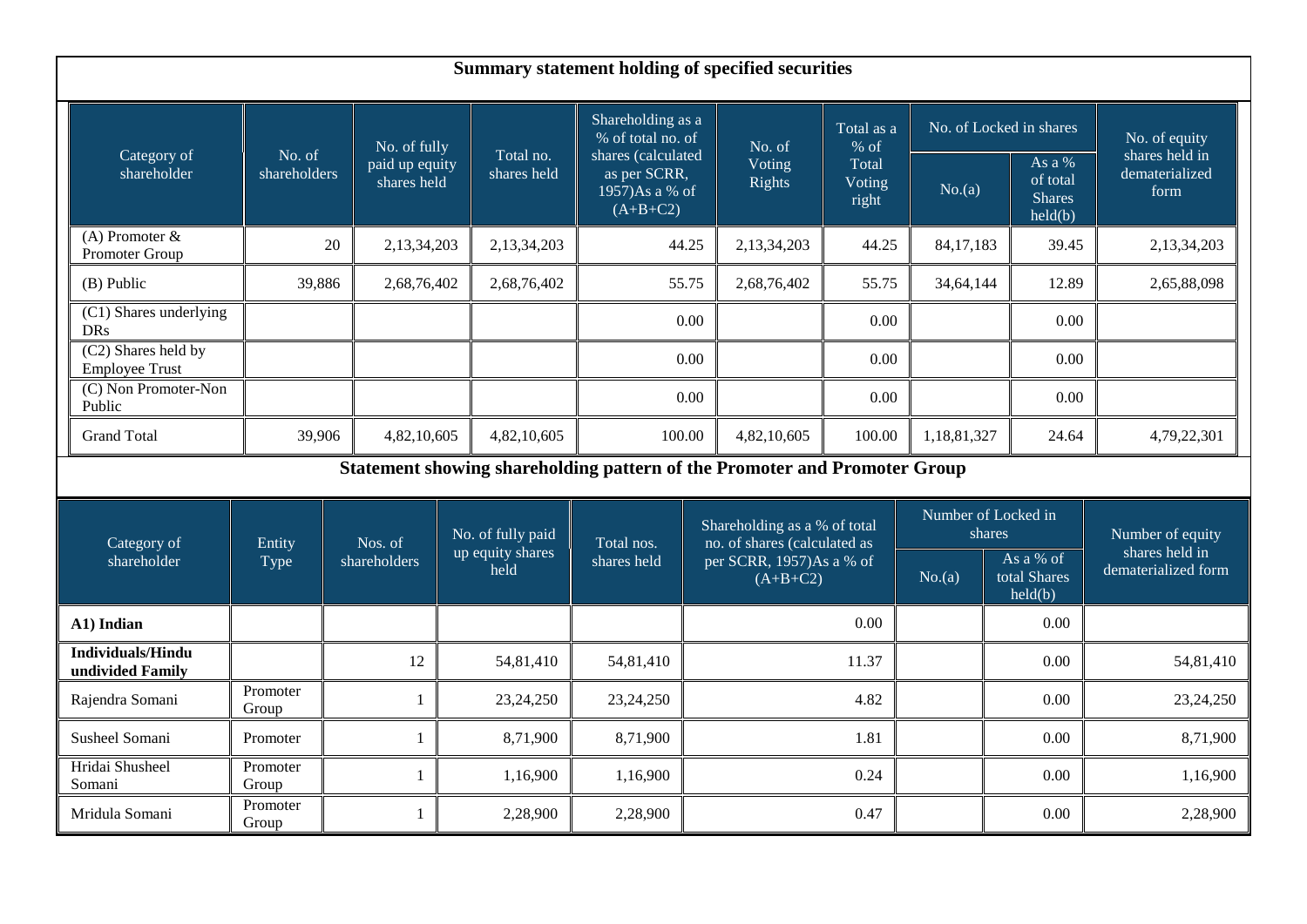| Surendra Somani                          | Promoter          | $\mathbf{1}$ | 5,03,075    | 5,03,075    | 1.04  |             | 0.00   | 5,03,075    |
|------------------------------------------|-------------------|--------------|-------------|-------------|-------|-------------|--------|-------------|
| Jaya Somani                              | Promoter<br>Group | 1            | 2,58,500    | 2,58,500    | 0.54  |             | 0.00   | 2,58,500    |
| Adarsh Somani                            | Promoter          | $\mathbf{1}$ | 1,81,250    | 1,81,250    | 0.38  |             | 0.00   | 1,81,250    |
| Suhrid Somani                            | Promoter<br>Group | $\mathbf{1}$ | 93,300      | 93,300      | 0.19  |             | 0.00   | 93,300      |
| Vandana Somani                           | Promoter<br>Group | 1            | 3,25,200    | 3,25,200    | 0.67  |             | 0.00   | 3,25,200    |
| Somani Kumkum                            | Promoter<br>Group | 1            | 35,635      | 35,635      | 0.07  |             | 0.00   | 35,635      |
| Varun Somani                             | Promoter          | -1           | 2,72,500    | 2,72,500    | 0.57  |             | 0.00   | 2,72,500    |
| Nupur Somani                             | Promoter<br>Group | $\mathbf{1}$ | 2,70,000    | 2,70,000    | 0.56  |             | 0.00   | 2,70,000    |
| Any Other (specify)                      |                   | $\,8\,$      | 1,58,52,793 | 1,58,52,793 | 32.88 | 84, 17, 183 | 53.10  | 1,58,52,793 |
| <b>Debonair Publication</b><br>Pvt. Ltd. | Promoter<br>Group |              | 1,000       | 1,000       | 0.00  |             | 0.00   | 1,000       |
| G.Claridge &<br>Company Limited          | Promoter<br>Group | $\mathbf{1}$ | 3,42,500    | 3,42,500    | 0.71  |             | 0.00   | 3,42,500    |
| Oricon Enterprises Ltd.                  | Promoter<br>Group | $\mathbf{1}$ | 62, 17, 183 | 62,17,183   | 12.90 | 62,17,183   | 100.00 | 62, 17, 183 |
| Parijat Shipping and<br>Finale Ltd.      | Promoter<br>Group | 1            | 3,85,209    | 3,85,209    | 0.80  |             | 0.00   | 3,85,209    |
| Kopran Lifestyle Ltd                     | Promoter<br>Group | 1            | 3,950       | 3,950       | 0.01  |             | 0.00   | 3,950       |
| Sarvamangal<br>Mercantile Co.Ltd.        | Promoter<br>Group | $\mathbf{1}$ | 29,02,951   | 29,02,951   | 6.02  |             | 0.00   | 29,02,951   |
| <b>United Shippers Ltd</b>               | Promoter<br>Group | $\mathbf{1}$ | 22,00,000   | 22,00,000   | 4.56  | 22,00,000   | 100.00 | 22,00,000   |
| Panorama Finvest<br>Pvt.Ltd.             | Promoter<br>Group | 1            | 38,00,000   | 38,00,000   | 7.88  |             | 0.00   | 38,00,000   |
| <b>Sub Total A1</b>                      |                   | $20\,$       | 2,13,34,203 | 2,13,34,203 | 44.25 | 84, 17, 183 | 39.45  | 2,13,34,203 |
| A2) Foreign                              |                   |              |             |             | 0.00  |             | 0.00   |             |
| $A=A1+A2$                                |                   | 20           | 2,13,34,203 | 2,13,34,203 | 44.25 | 84, 17, 183 | 39.45  | 2,13,34,203 |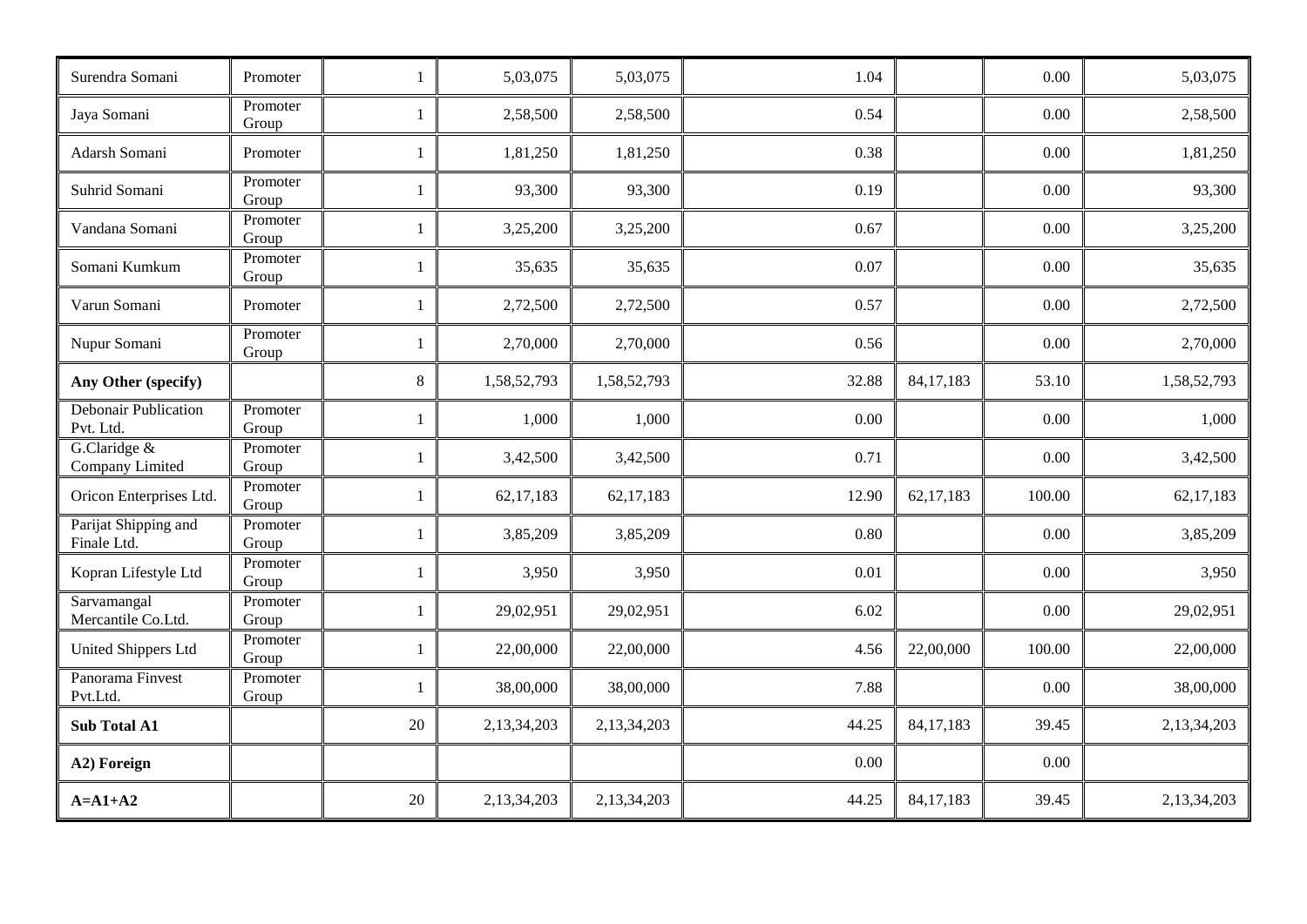| Statement showing shareholding pattern of the Public shareholder                             |                       |                                  |                          |                                                         |                                   |                                                  |                         |                                                |                                           |  |
|----------------------------------------------------------------------------------------------|-----------------------|----------------------------------|--------------------------|---------------------------------------------------------|-----------------------------------|--------------------------------------------------|-------------------------|------------------------------------------------|-------------------------------------------|--|
|                                                                                              |                       | No. of fully                     |                          | Shareholding %                                          | No. of<br>Voting<br><b>Rights</b> | Total as a<br>$%$ of<br>Total<br>Voting<br>right | No. of Locked in shares |                                                | No. of equity shares<br>held in           |  |
| Category & Name of the<br>Shareholders                                                       | No. of<br>shareholder | paid up<br>equity shares<br>held | Total no.<br>shares held | calculated as per<br>SCRR, 1957 As a<br>% of $(A+B+C2)$ |                                   |                                                  | No.(a)                  | As a % of<br>total<br><b>Shares</b><br>held(b) | dematerialized<br>form(Not<br>Applicable) |  |
| <b>B1)</b> Institutions                                                                      | $\boldsymbol{0}$      | $\overline{0}$                   |                          | 0.00                                                    |                                   | 0.00                                             |                         | 0.00                                           |                                           |  |
| <b>Mutual Funds/</b>                                                                         | 3                     | 500                              | 500                      | 0.00                                                    | 500                               | 0.00                                             |                         | 0.00                                           |                                           |  |
| <b>Foreign Portfolio</b><br><b>Investors</b>                                                 | 6                     | 257299                           | 2,57,299                 | 0.53                                                    | 2,57,299                          | 0.53                                             |                         | 0.00                                           | 2,57,299                                  |  |
| <b>Financial Institutions/</b><br><b>Banks</b>                                               | $\overline{4}$        | 600                              | 600                      | 0.00                                                    | 600                               | 0.00                                             |                         | 0.00                                           | 300                                       |  |
| <b>Insurance Companies</b>                                                                   |                       | 65900                            | 65,900                   | 0.14                                                    | 65,900                            | 0.14                                             |                         | 0.00                                           | 65,900                                    |  |
| Any Other (specify)                                                                          | 3                     | 300                              | 300                      | 0.00                                                    | 300                               | 0.00                                             |                         | 0.00                                           |                                           |  |
| FII                                                                                          | 3                     | 300                              | 300                      | 0.00                                                    | 300                               | 0.00                                             |                         | 0.00                                           |                                           |  |
| <b>Sub Total B1</b>                                                                          | 17                    | 324599                           | 3,24,599                 | 0.67                                                    | 3,24,599                          | 0.67                                             |                         | 0.00                                           | 3,23,499                                  |  |
| <b>B2)</b> Central<br><b>Government/State</b><br>Government(s)/<br><b>President of India</b> | $\theta$              | $\boldsymbol{0}$                 |                          | 0.00                                                    |                                   | 0.00                                             |                         | 0.00                                           |                                           |  |
| <b>B3)</b> Non-Institutions                                                                  | $\overline{0}$        | $\boldsymbol{0}$                 |                          | 0.00                                                    |                                   | 0.00                                             |                         | 0.00                                           |                                           |  |
| <b>Individual share capital</b><br>upto Rs. 2 Lacs                                           | 38075                 | 12696484                         | 1,26,96,484              | 26.34                                                   | 1,26,96,484                       | 26.34                                            |                         | 0.00                                           | 1,24,29,230                               |  |
| <b>Individual share capital</b><br>in excess of Rs. 2 Lacs                                   | 84                    | 6480895                          | 64,80,895                | 13.44                                                   | 64,80,895                         | 13.44                                            | 18,70,554               | 28.86                                          | 64,80,895                                 |  |
| ASHUTOSH TAPARIA                                                                             |                       | 662604                           | 6,62,604                 | 1.37                                                    | 6,62,604                          | 1.37                                             | 6,62,604                | 100.00                                         | 6,62,604                                  |  |
| Any Other (specify)                                                                          | 1710                  | 7374424                          | 73,74,424                | 15.30                                                   | 73,74,424                         | 15.30                                            | 15,93,590               | 21.61                                          | 73,54,474                                 |  |
| <b>Clearing Members</b>                                                                      | 60                    | 393801                           | 3,93,801                 | 0.82                                                    | 3,93,801                          | 0.82                                             |                         | 0.00                                           | 3,93,801                                  |  |
| <b>HUF</b>                                                                                   | 740                   | 828276                           | 8,28,276                 | 1.72                                                    | 8,28,276                          | 1.72                                             |                         | $0.00\,$                                       | 8,28,276                                  |  |